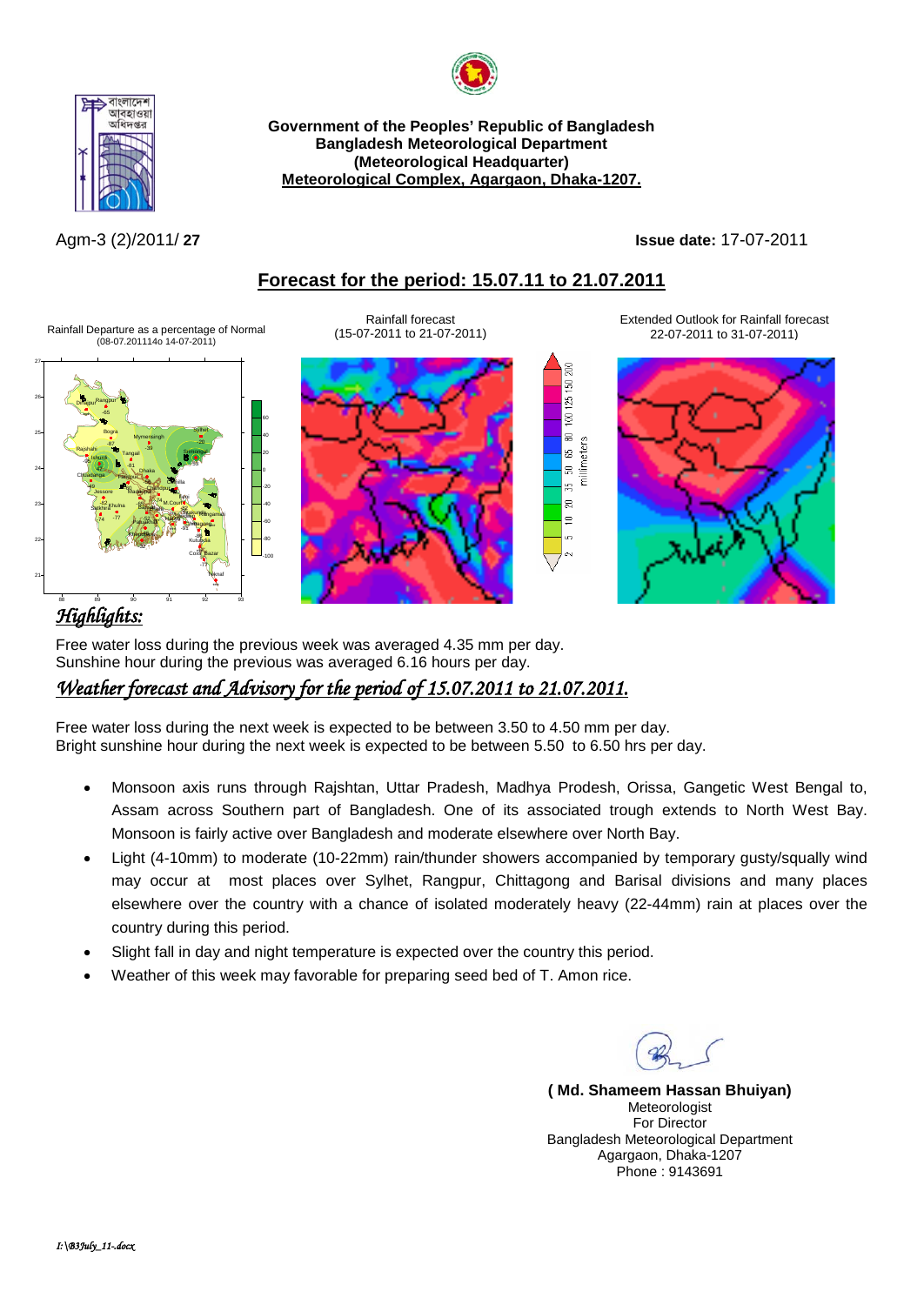### **Bangla Version**

### পূর্বাভাস, সময়: ১৫-০৭-২০১১ থেকে ২১-০৭-২০১১

Rainfall Departure as a percentage of Normal<br>(08-07.2011 to 14-07-2011)



Rainfall forecast (15-07-2011 to 21-07-2011) Extended Outlook for Rainfall forecast 22-07-2011 to 31-07-2011)





#### প্ৰধান বৈশিষ্ট্য সমুহঃ-

গত সপ্তাহের দৈনিক বাষ্পীভবনের গড় ৪.৩৫ মিঃ মিঃ ছিল। গত সপ্তাহের দৈনিক সূর্যকিরণ কালের গড় ৬.১৬ ঘন্টা ছিল।

### আবহাওয়া পুর্বাভাসঃ- ১৫-০৭-২০১১ ইং থেকে ২১-০৭-২০১১ ইং পর্যন্ত।

আগামী সপ্তাহের বাস্পীভবনের দৈনিক গড মান ৩.৫০ মিঃমিঃ থেকে ৪.৫০ মিঃমিঃ থাকতে পারে। আগামী সপ্তাহের সূর্যকিরণকালের দৈনিক গড় মান ৫.৫০ ঘন্টা থেকে ৬.৫০ ঘন্টা থাকতে পারে।

- মৌসূমী অক্ষটি রাজস্থান, উত্তর প্রদেশ, মধ্য প্রদেশ, উড়িষ্যা, গাঙ্গেয় পশ্চিম বঙ্গ হয়ে আসাম এবং বাংলাদেশের দক্ষিণাংশ পর্যন্ত অবস্থান করছে। এর বর্ধিতাংশটি উত্তর পশ্চিম বঙ্গোপসাগর পর্যন্ত বিস্তৃত। বাংলাদেশের উপর মৌসূমী বায়ূ মোটামুটি সক্রিয় এবং উত্তর বঙ্গোপসাগরের অন্যত্র মাঝারী ভাবে সক্রিয় রয়েছে।
- এসপ্তাহে সিলেট, রংপুর, চট্টগ্রাম, এবং বরিশাল বিভাগের অধিকাংশ স্থানে এবং দেশের অন্যত্র অনেক স্থানে অস্থায়ী দমকা অথবা ঝড়ো হাওয়াসহ হালকা (৪-১০ মিঃমিঃ) মাঝারী (১০-২২মিঃমিঃ) ধরণের বৃষ্টি/বজ্র-বৃষ্টি হতে পারে। সেই সাথে দেশের কোথাও কোথাও বিক্ষিপ্ত ভাবে মাঝারী ধরণের ভারী (৪৪-৮৮মিঃমিঃ) বর্ষণের সম্ভাবনা রয়েছে।
- এসময়ে সারাদেশের দিন এবং রাতের তাপমাত্রা সামান্য হ্রাস পেতে পারে।
- এ সময়ে রোপা আমনের বীজতলা তৈরির জন্য আবহাওয়া উপযোগী থাকতে পারে।

(মোঃ শামীম হাসান ভূইয়া) আবহাওয়াবিদ পরিচালকের পক্ষে বাংলাদেশ আবহাওয়া অধিদপ্তর, ঢাকা-১২০৭।